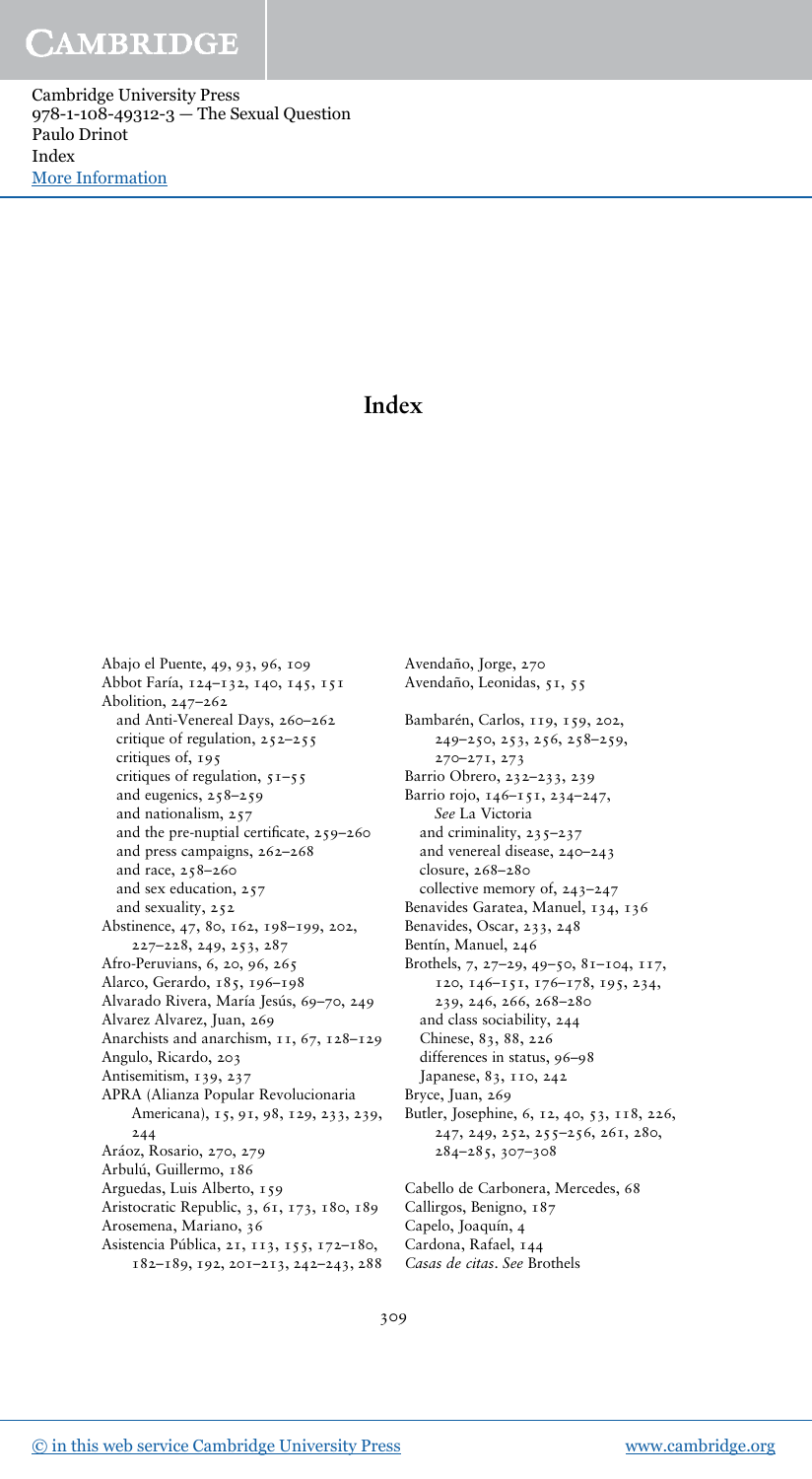Cambridge University Press 978-1-108-49312-3 — The Sexual Question Paulo Drinot Index [More Information](www.cambridge.org/9781108493123)

*Casas de posada*. *See* Brothels *Casas de tolerancia*. *See* Brothels Castilla, Ramón, 18, 30 Castillo, Juan C., 156 Catholic Church, 18, 31–32, 36, 70–71, 204, 234, 248, 253, 260, 279, 287 Cavassa, Victoria, 214–217 Celibacy, 54, 80, 202, 227 Census, 101 Centro Unión Feminista No 1, 119 Chanel, Coco, 133 Chinese immigration, 5, 10, 82, 168 Chueca, Felipe, 184 Class,  $4-5$ and brothel clientele, 49 and brothels, 96, 101 and claims to decency, 150, 233, 239 and mass political parties, 239 middle-class campaigns against the white slave trade, 249 and regulation, 19, 104 and targetting of venereal disease campaigns, 210 and urban planning, 147 views on class backgrounds of prostitutes, 34, 70 views on vulnerability of different classes to venereal disease, 77 Cobián, José, 18, 38–46, 57, 189 Comité Abolicionista Peruano, 234, 249 Communists and communism, 129, 237 Concubinato, *31*, *34*, *36*, *227* Condoms, 22, 200, 246, 253, 281 Contagious Diseases Acts, 6, 12, 26, 53, 118, 247, 256 Corrales Díaz, J., 199 Costa, Carlos A., 266 Dasso Drago, Miguel, 269 Dávalos y Lissón, Pedro, 12, 19, 72–81, 92–104, 109–110, 113, 146–147, 160–161, 171, 207, 293 Decreto sobre Licencias y Multas de Policia, 58 Delgado, Honorio, 159 Denegri, Marco Aurelio, 243 Dianderas, Juan, 198 *Dirección de Salubridad*, 73, 114, 158, 172, 181, 184, 201, 213, 241 Doris, Arturo, 143 Dos de Mayo Hospital, 153, 163, 242

#### 310 *Index*

Double standard, 12, 22, 40, 132, 251–254, 285, 287 Dr Vidrieras, 49–50 Drugs, 138, 237–238 Eguiguren, Luis Antonio, 228–229 Eguiguren, Víctor, 192, 201–213, 215, 228, 230, 242, 250 Eguren, Javier, 153 Eugenics, 249, 258, 262 Federación Peruana de Defensa Social, 119–120, 248 Feminismo Peruano, 119 Feminists and feminism, 11, 19, 53, 119 Fernández Dávila, Guillermo, 185 Finlay, Eduardo, 155 First World War, 99, 126, 128, 134, 284, 305 Flapper. *See* Mujer muchacho Flores Cevallos, Luis, 272 Forel, August, 8 Foucault, Michel, 8, 10, 15 Fournier, Alfred, 157-158 Fuentes, Manuel Atanasio, 32–38, 43, 47, 58, 61, 74, 99, 104, 189, 217, 283 Gálvez, Manuel, 51 Gamio, Enrique, 218–220 García, Alberto, 57 García, Enrique L., 175–179 Garçonne. *See Mujer muchacho* (boyish woman) Gastañeta, Guillermo, 153 Gender, 5, 12–14, 36 and abolitionist critiques of regulation, 248 challenge to roles, 21 and consequences of First World War, 128 and explanations of the War of the Pacific, 46 and fashion, 125, 135, 140 and feminist demands for equality, 142 Gonorrhea. *See* Venereal disease Gonzalez Prada, Manuel, 46 Graña, Francisco, 161 Great Britain, 6 Gutiérrez Molero, Teobaldo, 220–221 Higginson, Alex, 251 Homosexuality and homosexuals, 9, 13, 19, 46, 48, 58, 61, 78, 80, 104, 188, 198–199, 224, 227, 229–230, 279, 285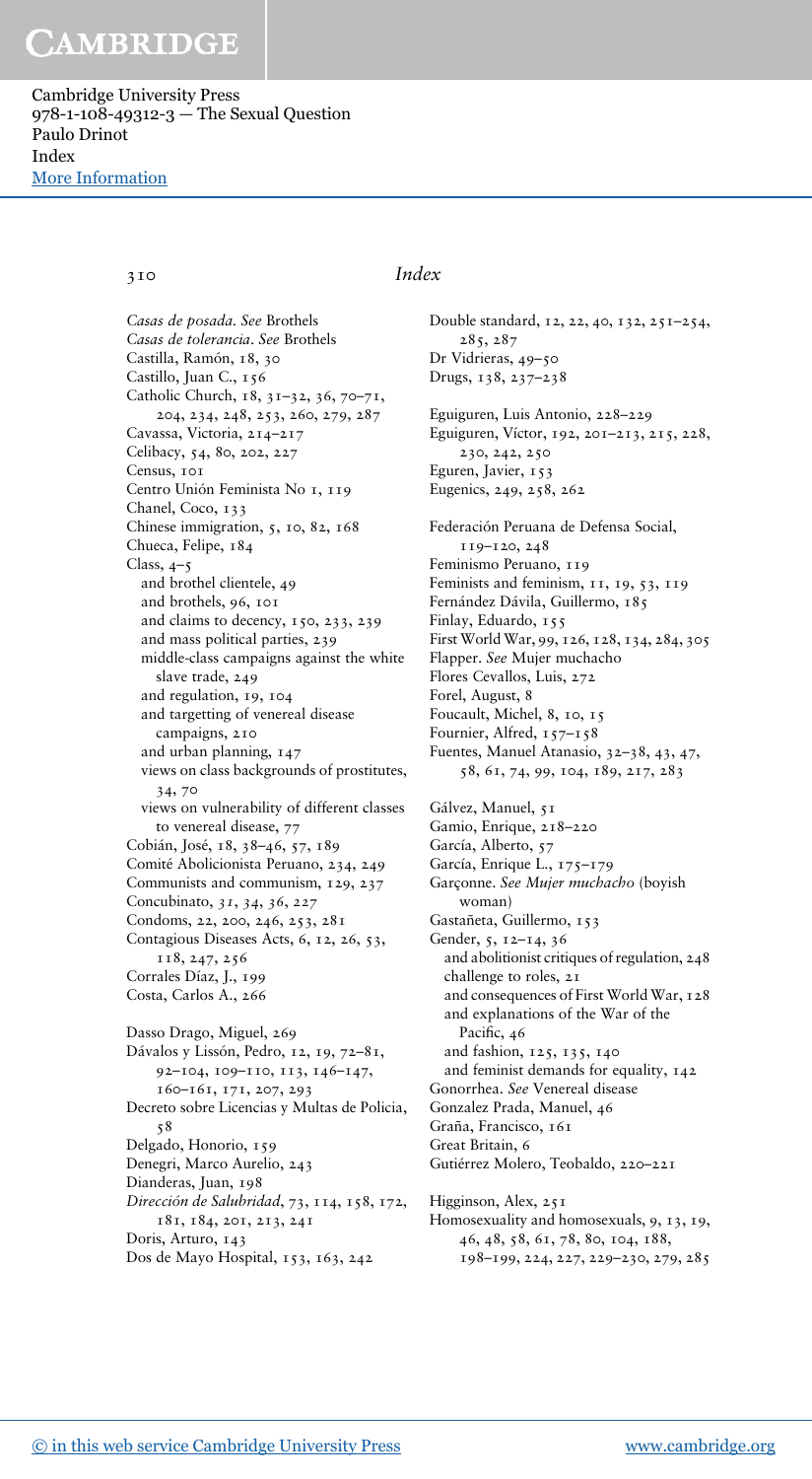Cambridge University Press 978-1-108-49312-3 — The Sexual Question Paulo Drinot Index [More Information](www.cambridge.org/9781108493123)

> Hospital Obrero, 248 Huatica, 6, 244, *See Barrio rojo*, *See* La Victoria Huguet, Felipe, 24

Illegitimacy, 46 Indian. *See* indigenous people Indigenous people, 2–3, 97, 109, 180, 194–195, 214 and venereal disease, 170, 192, 194, 217–224

Japanese immigration, 5, 245 Journalists, 11

La Victoria, 1, 6, 20, 22–23, 108, 119, 146–151, 205, 233–247, 262–280 Laos, Cipriano, 160, 186 League of Nations, 16, 118, 124, 132, 146 Leguía, Augusto B., 3, 128, 173, 180, 189,  $2.01$ Leoncio Prado military academy, 195 Liga Anti-Tuberculosa de Damas, 248 Liga Nacional de Higiene y Profilaxia Social, 119, 186, 248–250 Lock hospitals, 12 Lombroso, Cesare, 76, 255, 285 Luisi, Paulina, 226 Luna Vegas, Emilio, 270 Mac-Lean y Estenós, Roberto, 226–228 Madams and brothel keepers, 49, 86, 102, 265 Male clients, 11, 87 Marañón, Gregorio, 199 Mariátegui, José Carlos, 106, 142 Mariátegui, José Francisco (Prefect), 106, 108, 116, 129, 146, 149 Marroquín, José, 221–223 Massa Gálvez, Alberto, 246 Masturbation, 9–10, 13, 19, 47–48, 61, 78, 80, 104, 162, 199, 227–230, 253, 285 Matto, David, 50 McGregor, Felipe, 279 Medina, Casimiro, 55 Melgar Menéndez, Pedro, 187 Merkel, Felipe, 72–81, 104, 160, 166, 171 Millones, Luis, 245 Miro Quesada, Alfredo, 269 Modern girl. *See* Mujer muchacho

### *Index* 3II

Monge, Carlos, 203 Moral panics, 23, 99, 118, 132, 144, 284 Morosini, César, 163, 167 *Mujer muchacho* (boyish woman), 106, 125, 132–146, 285 Muñiz, Manuel, 47, 50, 55, 189 Muñiz, Pedro, 18, 50, 55 National Antivenereal Conference, 184–187, 197 National Antivenereal League, 185-186 National Antivenereal Service, 211, 214 National Venereal Service, 217 Odría, Manuel, 4, 233 Olivencia, José, 194 Palma, Clemente, 140-141 Pareja, Wenceslao, 157 Parent-Duchâtelet, Alexandre, 29, 40 Parodi, Rómulo, 159 Parran, Thomas, 209 Partido Civil, civilistas, 4 Pasquel, Alfonso, 160, 170–171, 194, 217, 223 Paz Soldán, Carlos Enrique, 179, 193, 203, 213, 257 Penicillin, 22, 246, 261, 281 Pérez Aranibar, Augusto, 162 Pérez Aranibar, Eduardo, 187 Pérez Palacios, Matilde, 278 Pimps, 15, 66, 71, 99-100, 118-119, 121, 125, 127–128, 131, 185, 225–227, 236, 249, 265, 271, 274, 278 Police, 37, 50 and dancehalls, III and the Asistencia Pública, 176 and the closure of the barrio rojo, 274, 276 corruption, 45, 120, 178 officers in brothels, 83, 115 role in regulation, 44, 52, 64, 84, 95, 99, 176, 181 role in suppressing prostitution, 41 use of fines, 87 and the white slave trade, 128, 236 and white slave trade, 66 Portella, Juan Antonio, 174–175 Prado, Manuel, 22, 233, 248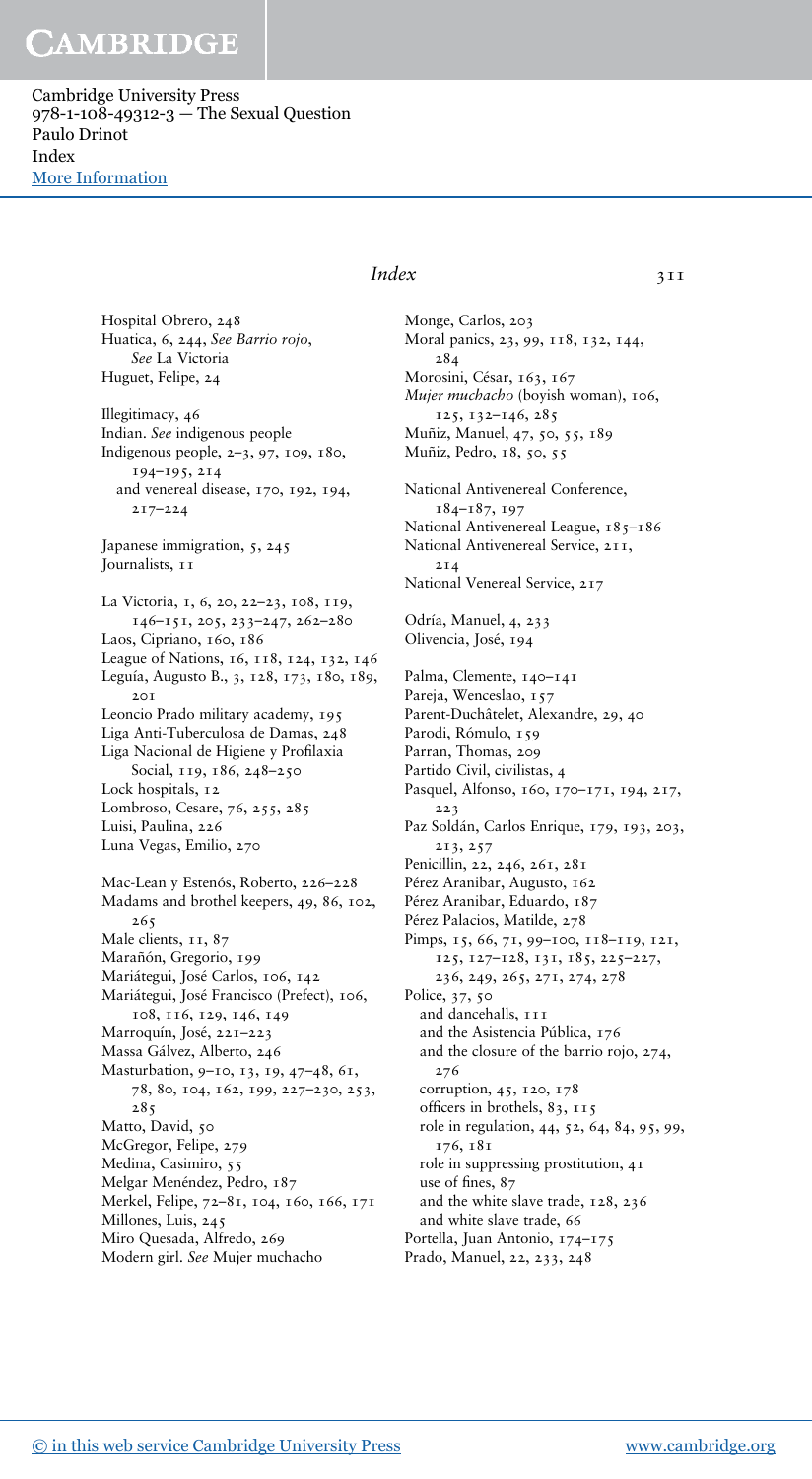Cambridge University Press 978-1-108-49312-3 — The Sexual Question Paulo Drinot Index [More Information](www.cambridge.org/9781108493123)

Prostitutes, 6 and countries of origin, 34 enforcing regulations, 115 European, 20, 34, 98–102, 118, 128, 149, 235, 244, 257 evasion of regulations, 114 influx of foreigners, 98–104 Jewish, 274–275 statistics on, 206 Prostitution and the 1863 Penal Code, 26 and anarchism, 67–68 and anticlericalism, 64–67 and antisemitism, 238 in bars and dancehalls, 111, 242 and children, 26 clandestine, 20, 50, 52–53, 85, 108–116, 129, 146, 148, 150–151, 185, 188, 198, 201, 203, 207, 215, 227, 243, 266, 269, 271, 277, 281 and class sociability, 111 and corruption, 178 and criminology, 224–226 and feminism, 68–70, 142 and freemasons, 62–64 in hotels, 20, 62, 94, 108–110, 266, 268–269, 276–277 and immigration, 243 and legislation, 46 and marriage, 36, 61, 77, 79, 171, 215, 243 as necessary evil, 19, 21, 39, 47–48, 51, 62, 81, 123, 132, 227, 230, 252, 278 as police matter, 26 and race, 34 public campaigns against, 116–124 and sexuality, 78 and sociology, 226–229 and state legibility, 35, 182 streetwalking, 113 Quacks and empirics, 164–165, 185

Race, 2, 5, 21, 34 and abolitionist critiques of regulation, 258 and statistics on prostitutes, 207 and status of prostitutes, 109 and venereal disease, 192, 223, *See* also Radezygue, *See* Venereal disease and views on mestizaje, 180, 219 Rada y Gamio, Pedro, 184

#### 312 *Index*

Radezyge, 168–170 Ramírez de Piérola, Alfonso, 200 Ramos, Angela, 143 Rebagliati, Raúl, 157 Regulation, 2, 9 critiques of abolition, 277 and the geography of prostitution, 88–97 and the growth in *casas de citas*, 98–104 guidelines of, 83 implementation of, 81–92 nineteenth century debates over, 46–57 public debates over, 62–72 and revenue, 178 and statistics on brothels and prostitutes, 84 and surveillance of brothels, 85 use of fines, 85 as tax farm, 82 Revoredo, Pedro, 272 Roca y Boloña, Pedro, 157 Roldán, Néstor, 159, 194 Romero Almeida, Luis, 272 Romero, Carlos, 134–135 Rubin, Enrique, 201 Salvarsan and neo-salvarsan, 153-155, 157, 164–167, 205, 208, 210 San Andrés Hospital, 33, 35 San Bartolomé Hospital, 163 San Fernando medical school, 160 Sánchez, Luis Alberto, 91, 98, 102-103, 244, 247 Santa Ana Hospital, 33, 163–164, 183 Santo Tomás jail, 27, 82, 84, 87, 113, 175–176, 179, 181–182, 202, 236 Schreiber, Luis Arias, 198 Serrano Castrillón, Raúl, 245 Sex education, 162–163, 184, 187, 192, 197, 199, 202–203, 210, 213, 219, 228–229, 234, 262, 287 and abolition, 224, 249–262 Catholic Church critique of, 204 for indigenous people, 223 Sexology, 8, 48 Sexual question,  $7-11$ Sexuality, 9, 19, 21–22, 26, 43, 48, 58, 71, 104, 113, 123, 193 and abolitionist critique, 280 and challenges to normative masculinity, 248 and female deviancy, 146